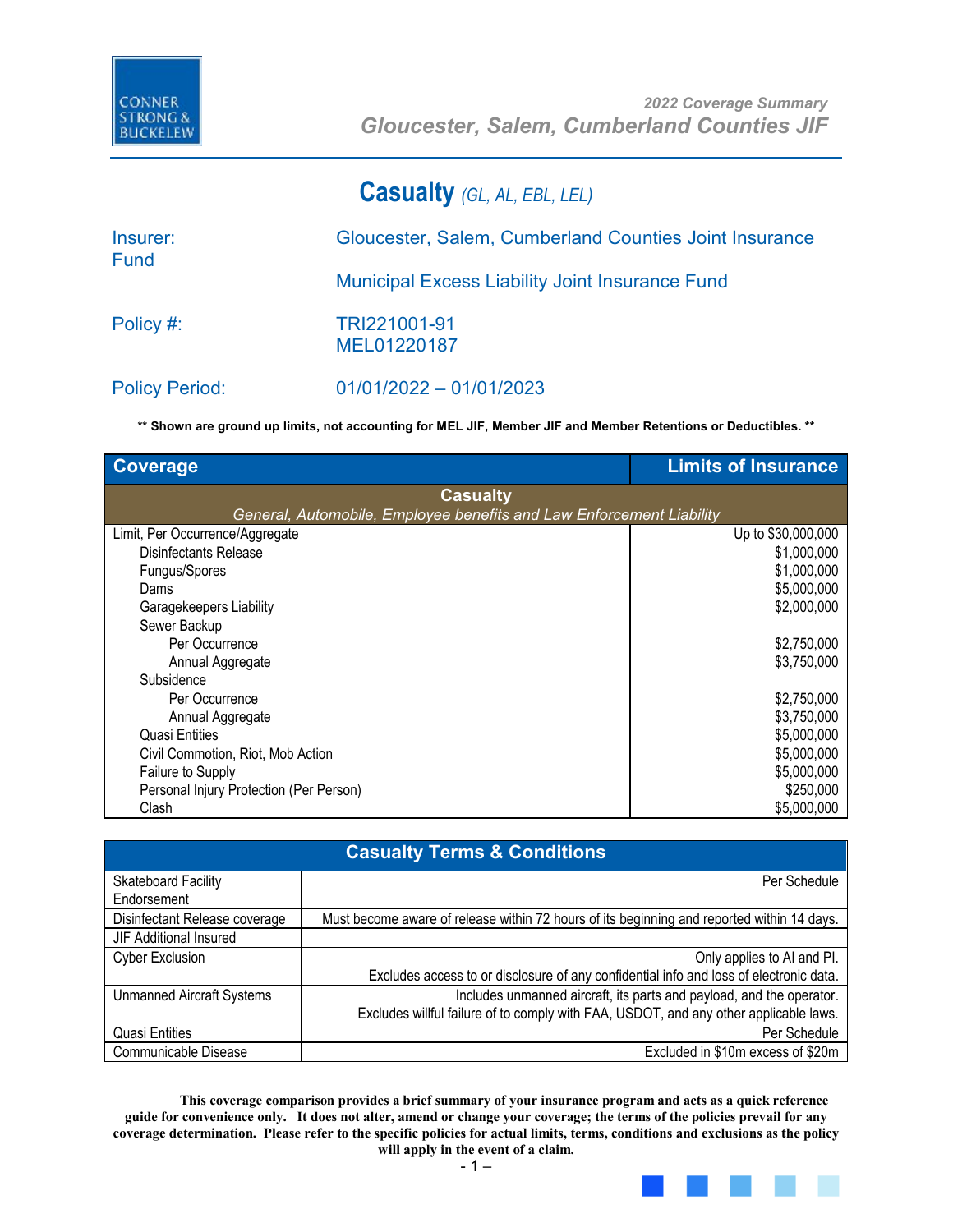

## **Workers' Compensation**

| Insurer:<br><b>Fund</b> | Gloucester, Salem, Cumberland Counties Joint Insurance                           |
|-------------------------|----------------------------------------------------------------------------------|
|                         | <b>Municipal Excess Liability Joint Insurance Fund</b><br><b>Safety National</b> |
| Policy #:               | TRI221001-91<br>MEL01220187<br>SP406616                                          |
| <b>Policy Period:</b>   | $01/01/2022 - 01/01/2023$                                                        |

**\*\* Shown are ground up limits, not accounting for MEL JIF, Member JIF and Member Retentions or Deductibles. \*\***

| <b>Coverage</b>                                   | <b>Limits of Insurance</b> |
|---------------------------------------------------|----------------------------|
| <b>Workers' Compensation</b>                      |                            |
| Coverage A - Workers' Compensation                | Statutory                  |
| Coverage B - Employers' Liability                 | \$7,000,000                |
| USL&H Coverage                                    | Included                   |
| Jones Act Coverage                                | Included                   |
| Other States Coverage, except monopolistic states | Included                   |
| Acts Of Terrorism                                 | Included                   |
| Communicable Disease                              | Per Person                 |
| Incidental Foreign Workers' Compensation          | Included                   |

| <b>Terms &amp; Conditions</b>                                      |                                                                                                                                          |
|--------------------------------------------------------------------|------------------------------------------------------------------------------------------------------------------------------------------|
| Longshoremen's and Harbor<br>Workers' Compensation Act<br>Coverage | USL&H extension. Does not apply to Defense Base Act, Outer Continental Shelf Lands Act or<br>Nonappropriated Fund Instrumentalities Act. |
| All States for Employee Travel                                     | Travel and temporary assignment.                                                                                                         |
| Foreign Voluntary                                                  | Anywhere other than travel advisory countries level 3 or 4. Subject to NJ WC Law.<br>Includes \$25,000 Repatriation Expense.             |
| Unintentional E&O                                                  |                                                                                                                                          |
| Maritime Coverage                                                  | Extends coverage to crew of vessels, subject to NJ WC Law.                                                                               |
| <b>TRIA</b>                                                        |                                                                                                                                          |
| Intentional Tort and Unlawful<br><b>Employment Practices</b>       | Removes from exclusion: Intentional torts and acts, employment practices not in violation of<br>WC law.                                  |
| Exclusion                                                          | Extends exclusion for Employers' Liability to injury caused or aggravated by employer or                                                 |
|                                                                    | employment practices.                                                                                                                    |
|                                                                    | Adds Occupational Disease to Employers' Liability.                                                                                       |

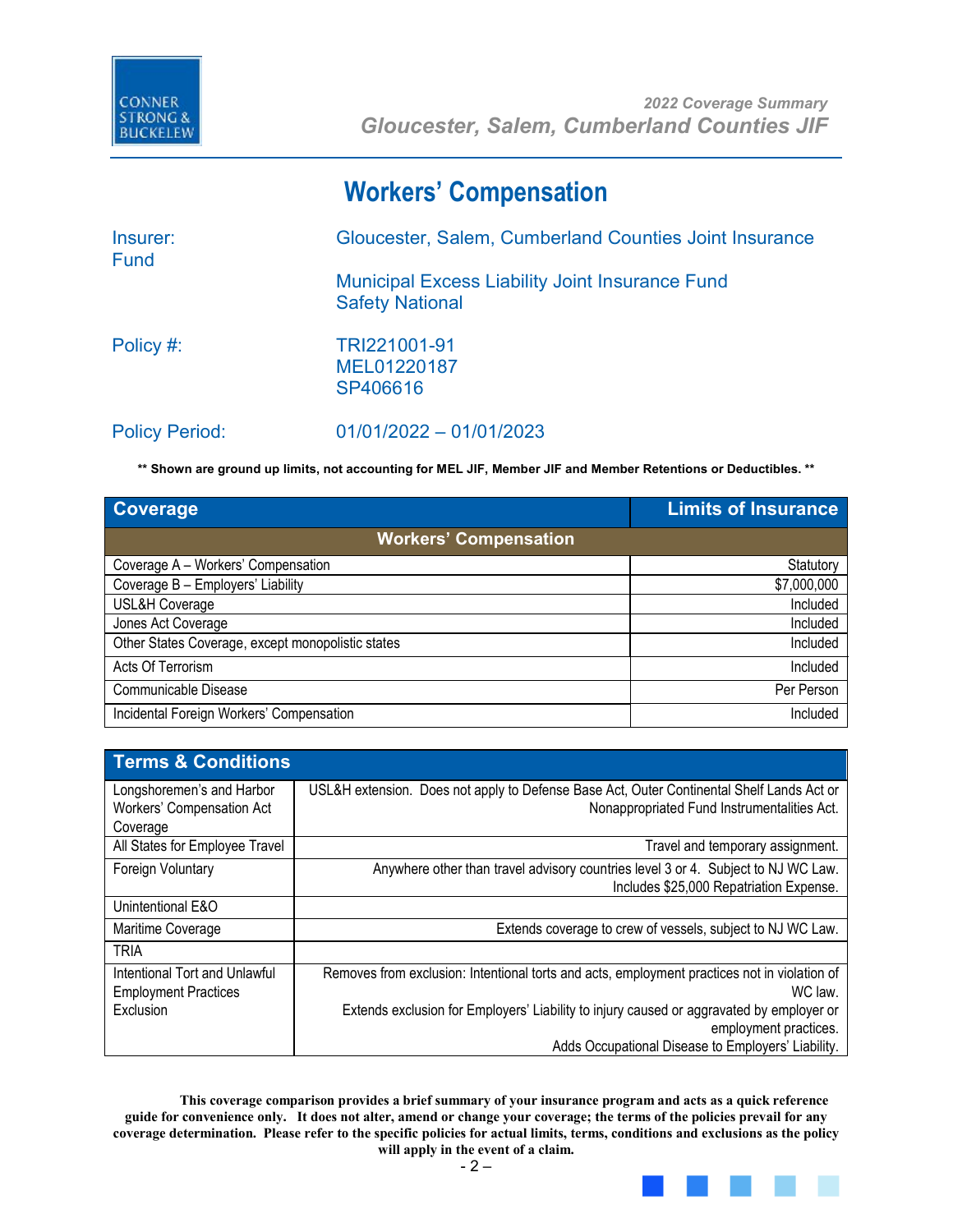

### **Crime**

| Insurer:<br><b>Fund</b> | Gloucester, Salem, Cumberland Counties Joint Insurance |
|-------------------------|--------------------------------------------------------|
|                         | <b>Municipal Excess Liability Joint Insurance Fund</b> |
| Policy #:               | TRI221001-91<br>MEL01220187                            |
| <b>Policy Period:</b>   | $01/01/2022 - 01/01/2023$                              |

**\*\* Shown are ground up limits, not accounting for MEL JIF, Member JIF and Member Retentions or Deductibles. \*\***

| Coverage                                   | <b>Limits of Insurance</b> |
|--------------------------------------------|----------------------------|
|                                            | <b>JIF Crime</b>           |
| Loss of Assets                             | \$50,000                   |
| 2.<br><b>Credit Card Forgery</b>           | \$50,000                   |
| 3.<br>Loss of Employee Benefit Plan Assets | \$50,000                   |
| <b>Public Employee Dishonesty</b><br>4.    | \$50,000                   |
| Deductible, Each Loss                      | \$1,000                    |
|                                            | <b>MEL Crime</b>           |
| I - Excess of JIF Crime                    | \$950,000                  |
| II - Public Official Bond                  | \$1,000,000                |
| III - Statutory Bond                       | \$1,000,000                |
| Deductible, Coverage Part II               | Statutory requirement      |
| Deductible, Coverage Part III              | \$1,000                    |

|                               | <b>Crime Terms &amp; Conditions</b>                                                 |
|-------------------------------|-------------------------------------------------------------------------------------|
| <b>Employee Benefit Plans</b> | <b>Blanket</b>                                                                      |
| Additional Insured/Mortgagees | Blanket, written contract                                                           |
| Who Is Insured                | Covers (1) Employees including Court Employees, (2) Volunteers, (3) Non-compensated |
|                               | Officials & Officers and (4) Quasi Entities (Where approved by JIF)                 |
|                               | Does not cover Statutory Positions                                                  |

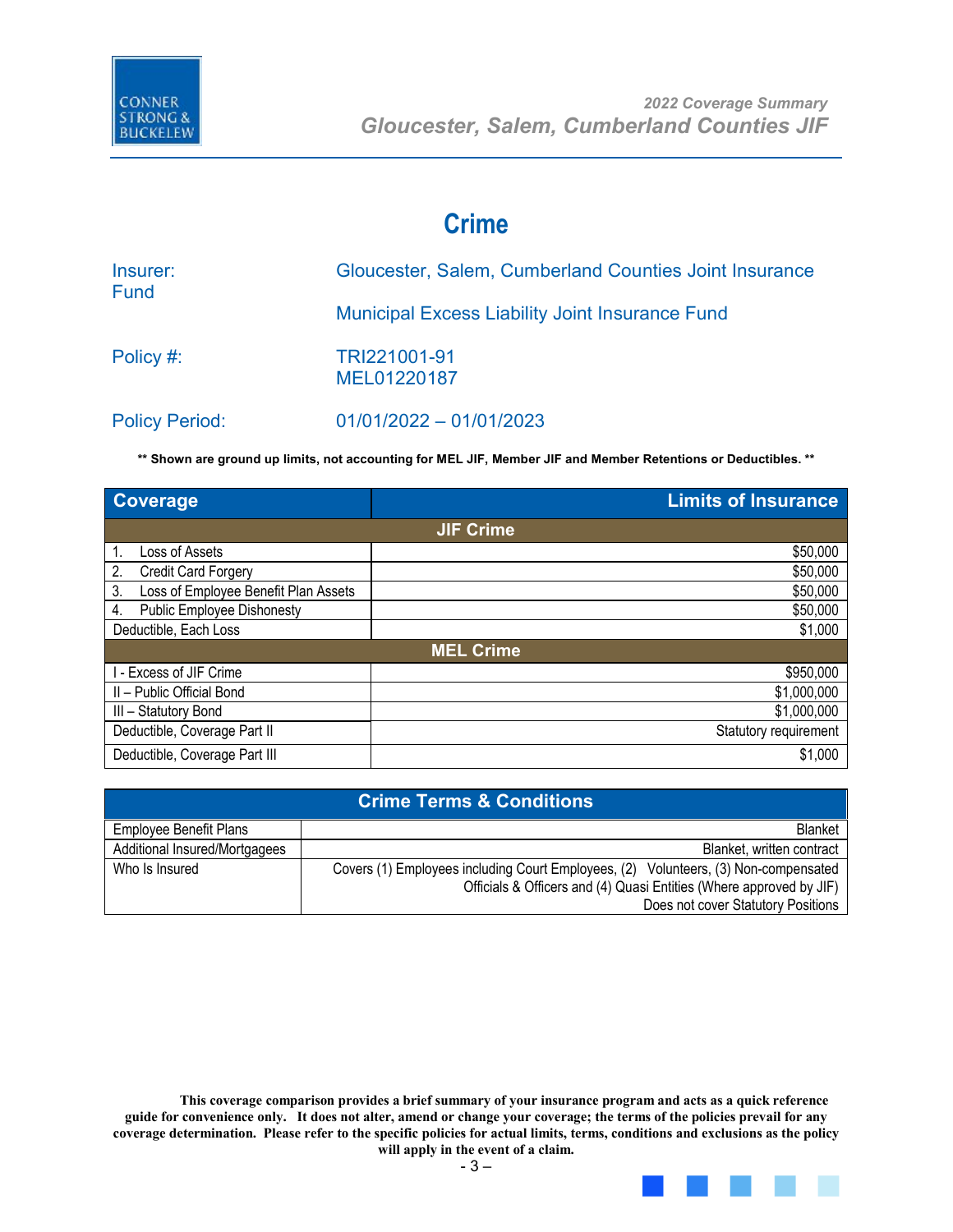

## **Public Officials & Employment Practices Liability**

| Insurer:              | <b>QBE Specialty</b><br><b>Municipal Excess Liability Joint Insurance Fund</b> |
|-----------------------|--------------------------------------------------------------------------------|
| Policy #:             | <b>QBE</b><br>MEL01220187                                                      |
| <b>Policy Period:</b> | $01/01/2022 - 01/01/2023$                                                      |

**\*\* Shown are ground up limits, not accounting for MEL JIF, Member JIF and Member Retentions or Deductibles. \*\***

| <b>Coverage</b>                         | <b>Limits of Insurance</b>                                                        |  |  |
|-----------------------------------------|-----------------------------------------------------------------------------------|--|--|
| Coverage                                |                                                                                   |  |  |
| Public Officials / Employment Liability | \$2,000,000                                                                       |  |  |
| <b>Member Entity Standard Retention</b> |                                                                                   |  |  |
| Public Officials *                      | \$20,000 each loss                                                                |  |  |
| Employment Liability *                  | \$20,000 with approved LC/RMP *                                                   |  |  |
|                                         | \$100,000 without approved LC/RMP *                                               |  |  |
| <b>Coinsurance</b>                      |                                                                                   |  |  |
| <b>Public Officials</b>                 | 20% of 1st \$250,000 of loss                                                      |  |  |
| <b>Employment Liability</b>             | 20% of 1st \$250,000 of loss with approved & certified                            |  |  |
|                                         | LC/RMP                                                                            |  |  |
|                                         | 20% of 1 <sup>st</sup> \$2,000,000 of loss without approved & certified<br>LC/RMP |  |  |
|                                         |                                                                                   |  |  |
| <b>Other Terms</b><br>Defense Costs     | Inside the limit                                                                  |  |  |
| Retention & Coinsurance                 | Eroded by Defense & Indemnity                                                     |  |  |
| <b>Extended Reporting Period</b>        | 12 months @ 200%                                                                  |  |  |
| Claims Made Policy                      | Yes                                                                               |  |  |
| Pay on Behalf Policy                    | Yes                                                                               |  |  |
| <b>Prior Acts</b>                       |                                                                                   |  |  |
| <b>Public Officials</b>                 | See Next Page                                                                     |  |  |
| <b>Employment Liability</b>             | See Next Page                                                                     |  |  |
| <b>Other Coverage Notes</b>             |                                                                                   |  |  |
| <b>Land Use Claim</b>                   | \$1,000,000                                                                       |  |  |
| Mutual Assistance Agreements            | Fire, First Aid, etc.                                                             |  |  |
| Separation of Insureds                  | Included                                                                          |  |  |
| Acts of Terrorism                       | Included                                                                          |  |  |
| <b>Professionals</b>                    |                                                                                   |  |  |
| Auditor, Accountant and Engineer        | Full Time Employed                                                                |  |  |
| Attorney                                | Full Time Employed (requires separate underwriting)                               |  |  |
| <b>Fellow Employee</b>                  | Excluded under the POL                                                            |  |  |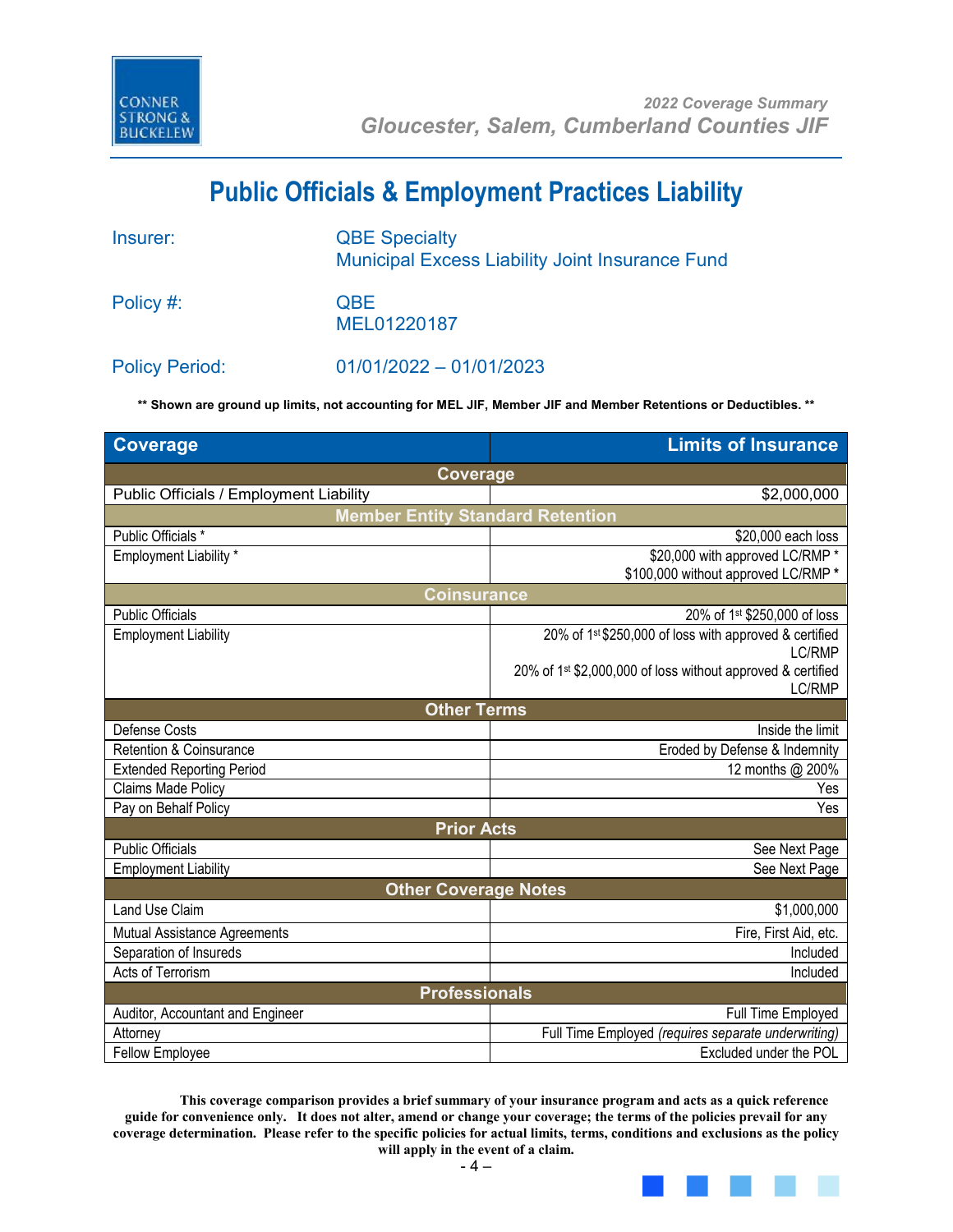

| <b>Additional Employee Liability Coverages</b>                                                                                 |                                                                                                                            |
|--------------------------------------------------------------------------------------------------------------------------------|----------------------------------------------------------------------------------------------------------------------------|
| Front Pay, Back Pay, Future Damages                                                                                            | Defense only, when there are covered counts.                                                                               |
| <b>Persons Insured</b>                                                                                                         |                                                                                                                            |
| Governing Body, Departments, Units                                                                                             | Included                                                                                                                   |
| Elected, Appointed, Employed Officials                                                                                         | Past, Present, Future - Covered                                                                                            |
| Employees                                                                                                                      | Covered                                                                                                                    |
| Volunteers - EPL                                                                                                               | All Volunteers                                                                                                             |
| Volunteers - POL                                                                                                               | Title 34 Volunteers Only                                                                                                   |
| Person Serving on Outside Entity Coverage                                                                                      | Included                                                                                                                   |
| <b>Business/Special Improvement Districts</b>                                                                                  | Included, where approved by MELJIF and the member JIF                                                                      |
|                                                                                                                                |                                                                                                                            |
| NOTE: DEDUCIBLES AND RETENTIONS - Member Entities that qualify based on certain criteria have options to purchase a            |                                                                                                                            |
| lower deductible and co-insurance contribution.                                                                                |                                                                                                                            |
| PUBLIC OFFICIALS/EMPLOYMENT LIABILITY SUMMARY (continued)                                                                      |                                                                                                                            |
|                                                                                                                                | * For member entities with unfavorable loss experience, the deductible with an approved LC/RMP program increases           |
| to a \$75,000 deductible per occurrence and the deductible without an approved LC/RMP program increases to a                   |                                                                                                                            |
| \$150,000 deductible per occurrence. All Members with adverse loss experience may be subject to higher                         |                                                                                                                            |
| deductible and coinsurance as provided by QBE North America.                                                                   |                                                                                                                            |
|                                                                                                                                | ** There is a sub-limit of \$25,000 (inclusive of policy deductibles and co-insurance) for claims arising out of any loss, |
| cost, or expense pertaining to, in whole or part, the performance, failure to perform or the refusal to perform a              |                                                                                                                            |
| marriage or civil union.                                                                                                       |                                                                                                                            |
| PUBLIC OFFICIALS PRIOR ACTS COVERAGE                                                                                           |                                                                                                                            |
|                                                                                                                                |                                                                                                                            |
| Any member with five (5) years or more of continuous membership gets full prior acts.<br>1.                                    |                                                                                                                            |
| 2.                                                                                                                             | New member or an existing member (with less than 5 years of continuous service) with an expiring policy providing full     |
| prior acts will get full prior acts from QBE.                                                                                  |                                                                                                                            |
| 3.                                                                                                                             | New member or an existing member (with less than 5 years continuous service) with an expiring policy providing less        |
| than full prior acts, QBE will honor its current retroactive date or provide one (1) year, whichever is greater.               |                                                                                                                            |
| <b>EMPLOYMENT PRACTICES PRIOR ACTS COVERAGE</b>                                                                                |                                                                                                                            |
| All current members through 12/31/96 will have a uniform retroactive date of 10/1/93. The members respective<br>1.             |                                                                                                                            |
| retention and coinsurance contribution in effect at the time the claim is made will apply. This is based on whether or not the |                                                                                                                            |
| member has an approved loss control/risk management plan in place.                                                             |                                                                                                                            |
| 2.                                                                                                                             | All new members on or after 1/1/97 with prior Employment Liability coverage will have a retroactive date of 10/1/93. All   |
| new members with prior coverage will have a six (6) month grace period for approval of a loss control/risk management plan in  |                                                                                                                            |
| order to maintain the lower retention and the lower coinsurance contribution. Please see the QBE POL/EPL policy for retention  |                                                                                                                            |
| and coinsurance amounts.                                                                                                       |                                                                                                                            |
| 3.                                                                                                                             | All new members as of 1/1/97 with no prior Employment Liability coverage will have a retroactive date that is the same     |
| as the date of membership. All new members with no prior coverage will have the higher retention and higher coinsurance        |                                                                                                                            |
| percentage until their loss control/risk management program is submitted and approved. See enclosed for retention and          |                                                                                                                            |
| coinsurance amounts.                                                                                                           |                                                                                                                            |
|                                                                                                                                |                                                                                                                            |
| Excess POL/EPL (\$8m x \$2m) Terms                                                                                             |                                                                                                                            |

**This coverage comparison provides a brief summary of your insurance program and acts as a quick reference guide for convenience only. It does not alter, amend or change your coverage; the terms of the policies prevail for any** 

Sublimits **Example 20 Sublimits** Primary policy sublimits are not covered by this policy, including Land Use

**coverage determination. Please refer to the specific policies for actual limits, terms, conditions and exclusions as the policy will apply in the event of a claim.** 

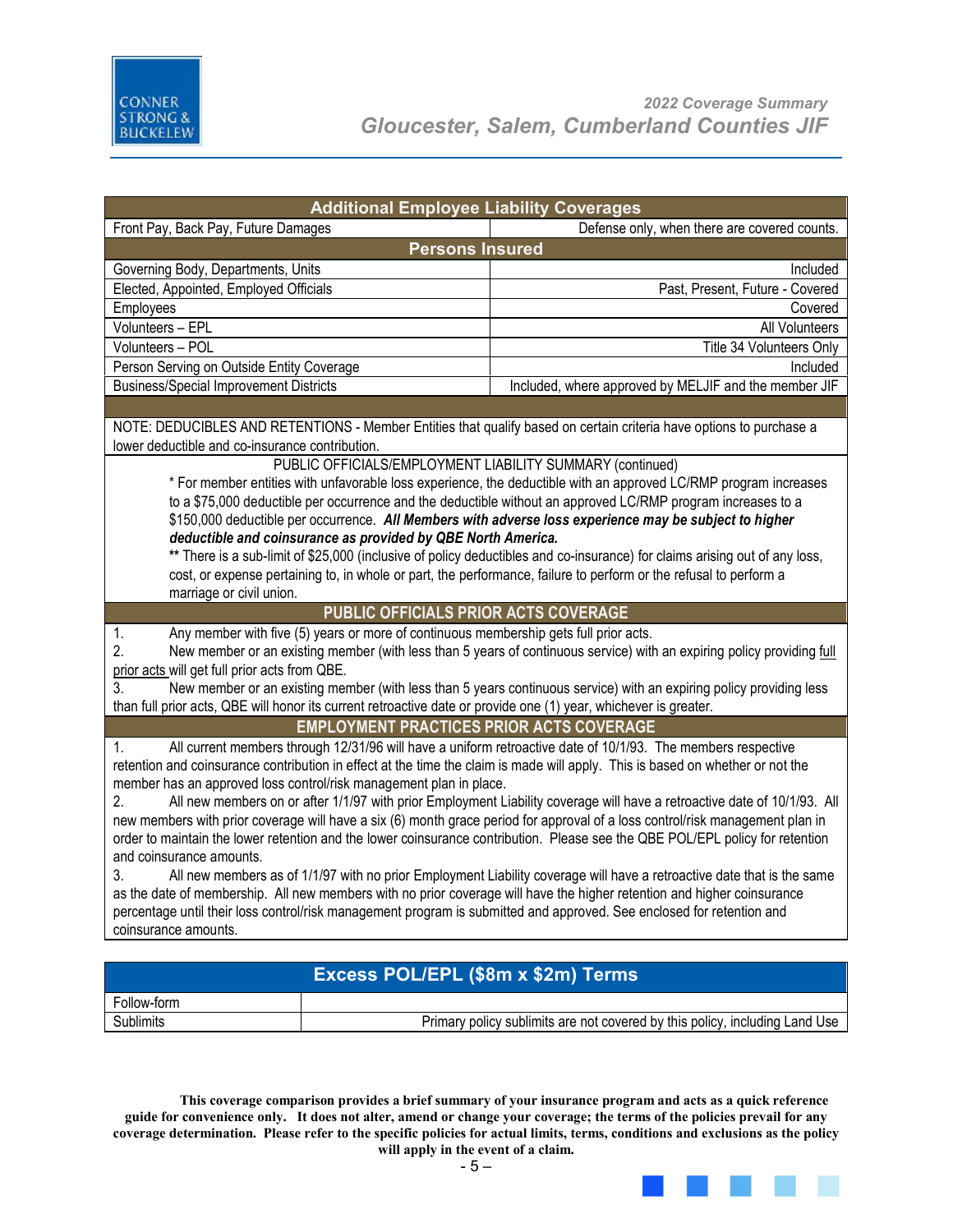

### **Commercial Property**

Insurer: Zurich American Insurance Company (75%) Municipal Excess Liability Joint Insurance Fund (10%) Gloucester, Salem, Cumberland Counties Joint Insurance Fund Various Insurers (15% of \$50m) Various Insurers (15% of \$75m x \$50m)

Policy #: ERP 9806147-10 MEL01220187 TRI221001-91 Various Quota Share

Policy Period: 12/31/2021 – 12/31/2022

**\*\* Shown are ground up limits, not accounting for MEL JIF, Member JIF and Member Retentions or Deductibles. \*\***

| <b>Coverage</b>                                                                   | <b>Limit of Insurance</b>     |
|-----------------------------------------------------------------------------------|-------------------------------|
| <b>Per Occurrence</b>                                                             |                               |
| PD & TE Combined                                                                  | \$125,000,000                 |
| New Construction or Additions                                                     | \$10,000,000                  |
| Gross Earnings                                                                    | 12 Months                     |
| <b>Gross Profit</b>                                                               | 12 Months                     |
| Extra Expense                                                                     | \$10,000,000                  |
| Leasehold Interest                                                                | \$15,000,000                  |
| <b>Extended Period of Indemnity</b>                                               | 365 Days                      |
| <b>Ordinary Payroll</b>                                                           | <b>NCP</b>                    |
| Wages                                                                             | <b>NCP</b>                    |
| <b>Better Green</b>                                                               | <b>NCP</b>                    |
| Civil or Military Authority                                                       | 30 days for property within 5 |
|                                                                                   | miles, not to excess          |
|                                                                                   | \$5,000,000                   |
| Cloud Service & Communication Interruption and Off Premises Services Interruption | \$1,000,000                   |
| <b>Completed Civil Engineering Structures</b>                                     | <b>NCP</b>                    |
| Computer Systems Damage, Aggregate                                                | \$1,000,000                   |
| Digital Assets, Aggregate                                                         | \$1,000,000                   |
| Time Element, Aggregate                                                           | \$1,000,000                   |
| <b>Contingent Time Element</b>                                                    | <b>NCP</b>                    |
| <b>Contract Penalties</b>                                                         | \$100,000                     |
| Crisis Event                                                                      | <b>NCP</b>                    |
| <b>Decontamination Costs</b>                                                      | \$250,000                     |
| Delay In Completion                                                               | <b>NCP</b>                    |
| <b>Emergency Evacuation Expense</b>                                               | <b>NCP</b>                    |
| <b>Errors and Omissions</b>                                                       | \$10,000,000                  |
| <b>Expediting Costs</b>                                                           | \$10,000,000                  |

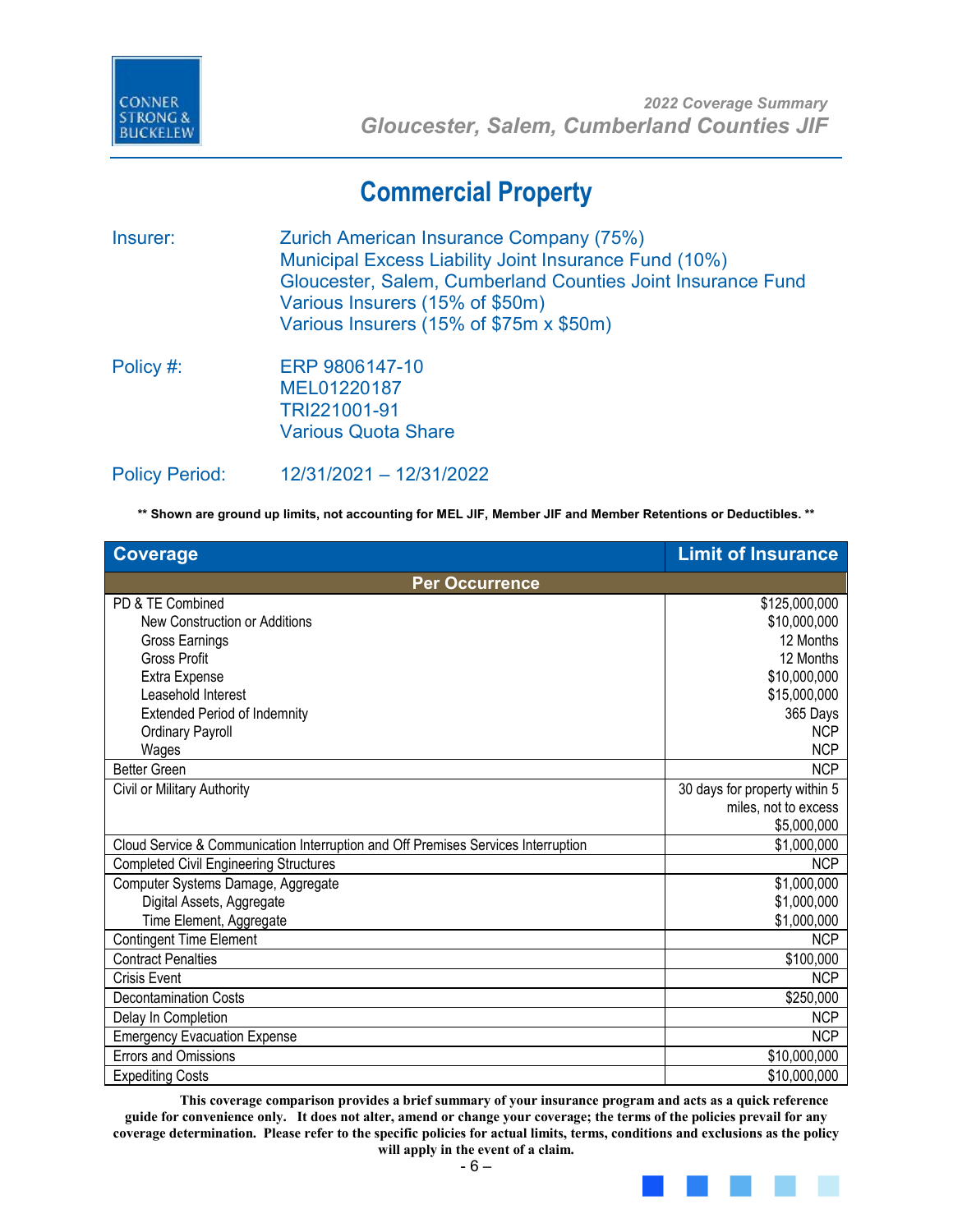

| Fine Arts                                                           | \$2,500,000                   |
|---------------------------------------------------------------------|-------------------------------|
| Per Item                                                            | \$100,000                     |
| Historical Building Preservation (PD Only)                          | \$500,000                     |
| Impounded Water                                                     | 30 Days                       |
| <b>Increased Cost of Construction</b>                               | \$25,000,000                  |
| Ingress/Egress                                                      | 30 days for property within 1 |
|                                                                     | mile, not to exceed           |
|                                                                     |                               |
|                                                                     | \$5,000,000                   |
| International Interdependency                                       | 30 days, not to exceed        |
|                                                                     | \$1,000,000                   |
| Interruption by Food Borne Illness or Communicable Disease          | <b>NCP</b>                    |
| Land and Water Contaminant Cleanup, Removal and Disposal, Aggregate | \$250,000                     |
| Land Improvements                                                   | <b>NCP</b>                    |
| Lease Cancellation                                                  | \$100,000                     |
| Logistics Extra Cost                                                | 60 days, not to exceed        |
|                                                                     | \$250,000                     |
| Miscellaneous Personal Property                                     | \$10,000,000                  |
| <b>Outdoor Property</b>                                             | \$10,000,000                  |
| Miscellaneous Unnamed Location                                      | \$10,000,000                  |
|                                                                     |                               |
| Money                                                               | <b>NCP</b>                    |
| Newly Acquired                                                      | 90 days, not to exceed        |
|                                                                     | \$25,000,000                  |
| <b>Professional Fees</b>                                            | \$1,250,000                   |
| Protection & Preservation of Property, Aggregate                    | 48 Hours, not to exceed       |
|                                                                     | \$5,000,000                   |
| Radioactive Contamination                                           | <b>NCP</b>                    |
| Research & Development                                              | 12 months, not to exceed      |
|                                                                     | \$1,000,000                   |
| Research Animals                                                    | <b>NCP</b>                    |
|                                                                     |                               |
| Retraining of Employees                                             | <b>NCP</b>                    |
| Spoilage from On Premises Services Interruption                     | \$100,000                     |
| Tenants Access, Aggregate                                           | 90 days, not to exceed        |
|                                                                     | \$500,000                     |
| Transit                                                             | \$1,000,000                   |
| Valuable Papers & Records                                           | \$10,000,000                  |
| Breakdown of Equipment                                              | \$125,000,000                 |
| Refrigerant                                                         | \$5,000,000                   |
| Spoilage                                                            | \$5,000,000                   |
| Cyber Event, Aggregate                                              | \$100,000                     |
| Off Premises Service Interruption                                   | \$100,000                     |
| Protection & Preservation                                           | 48 Hours                      |
| Earth Movement, Aggregate                                           | \$50,000,000                  |
|                                                                     |                               |
| Zone 1                                                              | <b>NCP</b>                    |
| Zone 2                                                              | <b>NCP</b>                    |
| Flood (including Storm Surge), Aggregate                            | \$50,000,000                  |
| High Flood Hazard Zone                                              | \$25,000,000                  |
| Per Location                                                        | \$2,500,000                   |
| Medium Flood Hazard Zone                                            | \$50,000,000                  |

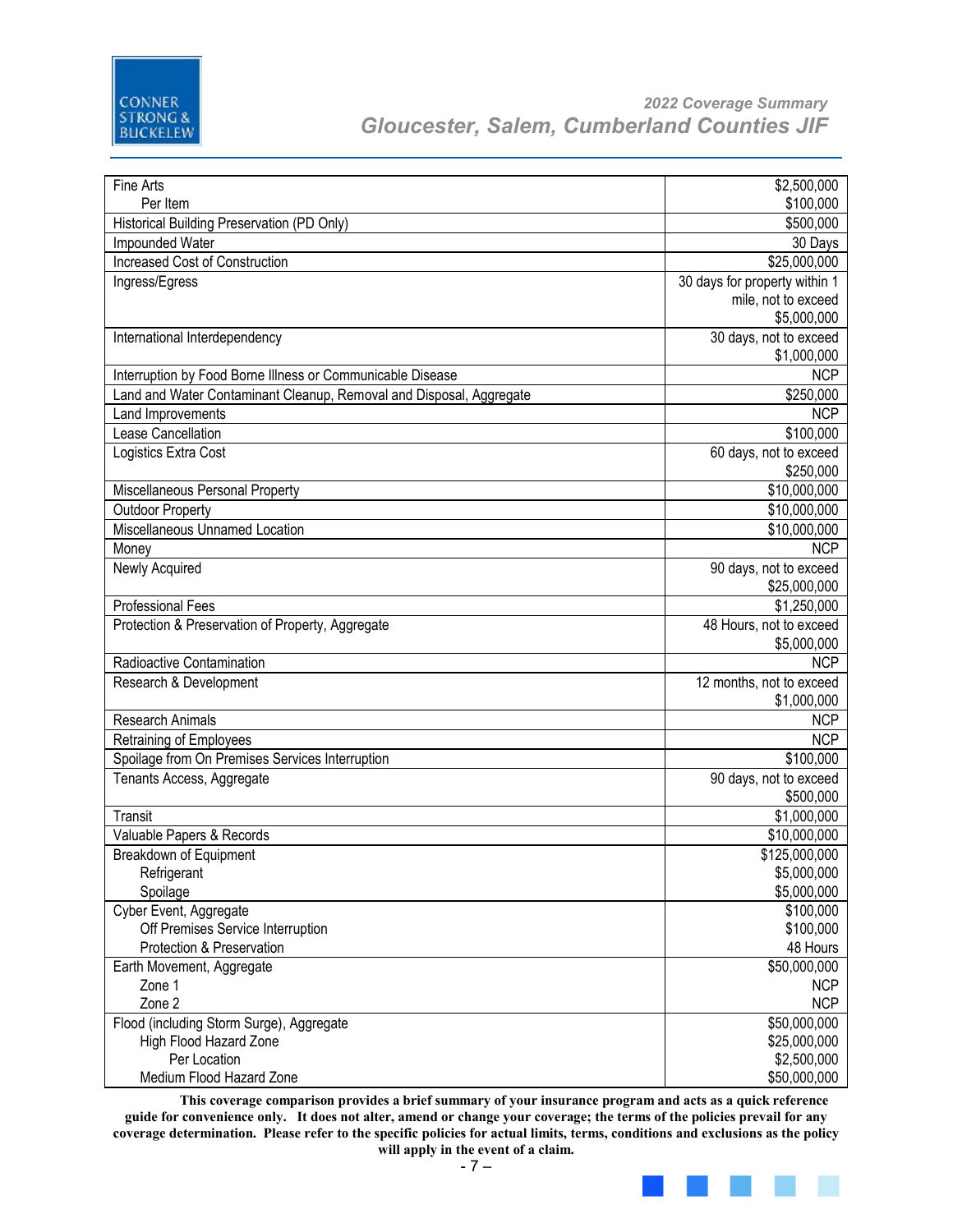

| E&O, Miscellaneous, Newly Acquired, Transit                                           | \$5,000,000   |
|---------------------------------------------------------------------------------------|---------------|
| Not Subject to the above, Per Occurrence                                              |               |
| Property Located Outside a Building or Structure, but not defined as Outdoor Property | \$1,000,000   |
| <b>Pumping Stations</b>                                                               | \$2,500,000   |
| Buildings on Pilings within SFHA V, VE, V1-30                                         | <b>NCP</b>    |
| Named Storm                                                                           | \$125,000,000 |
| Zone 1                                                                                | <b>NCP</b>    |
| Zone 2                                                                                | <b>NCP</b>    |
| Asbestos Removal                                                                      | \$50,000      |
| Watercraft (PD Only)                                                                  | \$1,000,000   |
| Vehicles (PD Only)                                                                    | \$10,000,000  |
| Bridges & Dams                                                                        | \$10,000,000  |
| Piers, Wharfs, Docks, Boardwalks & Bulkheads                                          | \$10,000,000  |
| <b>Transmission &amp; Distribution Lines</b>                                          | \$10,000,000  |
| <b>Underground Piping</b>                                                             | \$5,000,000   |
| Utilities                                                                             | \$125,000,000 |
| <b>Time Element</b>                                                                   | \$10,000,000  |
| Clogging/Blocking of Pipes                                                            | \$1,000,000   |
| Drones (Unmanned, Unfueled and Not in Flight)                                         | \$100,000     |
| <b>Power Generating Utilities</b>                                                     | NCP           |

| Time Specifications <b>\</b> |           |
|------------------------------|-----------|
| Earth Movement (Occurrence)  | 168 hours |
| Named Storm (Occurrence)     | 120 hours |

| <b>Qualifying Period</b>                                                         |          |
|----------------------------------------------------------------------------------|----------|
| Cloud Service & Communication Interruption and Off Premises Service Interruption | 48 hours |
| Computer Systems, Each Location                                                  | 48 hours |
| <b>Cyber Event</b>                                                               | 48 hours |
| Logistics Extra Cost                                                             | 48 hours |
| Off Premises Service Interruption Cyber Event, Each Location                     | 48 hours |
| Spoilage from On Premises Service Interruption, Each Location                    | 48 hours |
| Tenants Access, Each Location                                                    | 48 hours |

| <b>Member Deductibles</b>                                                     |          |
|-------------------------------------------------------------------------------|----------|
| Combined (Per Occurrence)                                                     | \$1,000  |
| Equipment Breakdown (Per Occurrence)                                          | \$5,000  |
| Flood (Per Occurrence)                                                        | \$1,000  |
| SFHA, Per Location                                                            |          |
| <b>Building</b>                                                               | Max NFIP |
| Contents                                                                      | Max NFIP |
| Time Element                                                                  | \$1,000  |
| Named Storm (Per Occurrence)                                                  | \$1,000  |
| Covered property in Atlantic, Ocean, Monmouth and Burlington counties located |          |
| east of the Garden State Parkway, and covered property in Cape May County     |          |

- 8 –

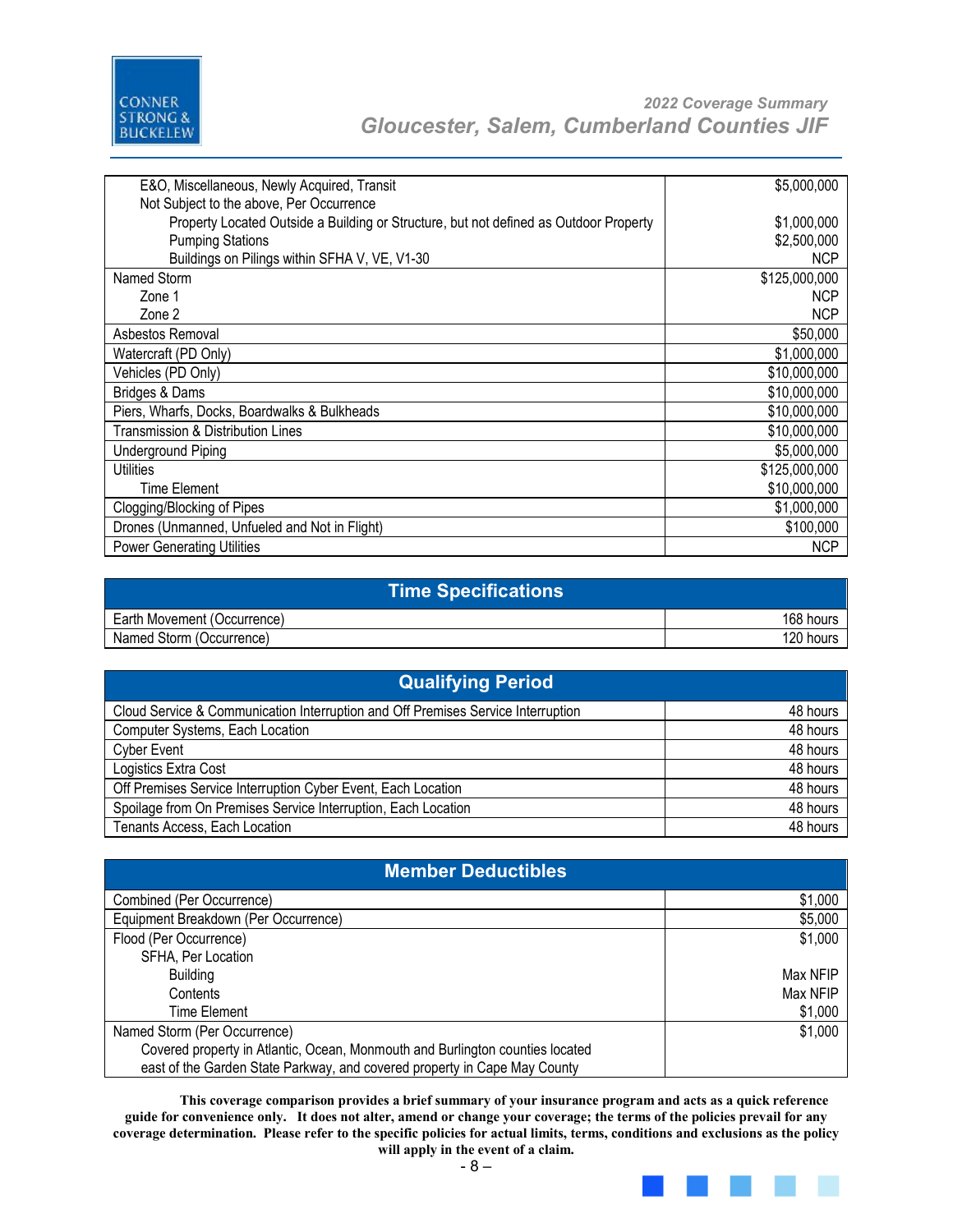

| Property Damage (Per Occurrence)    | 1% of scheduled value |
|-------------------------------------|-----------------------|
| Time Element (Per Occurrence)       | 1% of 12 months       |
| Minimum Deductible (Per Occurrence) | \$1,000,000           |
| Maximum Deductible                  | \$2,500,000           |
| <b>APD</b>                          | \$1,000               |

| <b>Valuations</b>                                                 |                                                |
|-------------------------------------------------------------------|------------------------------------------------|
| <b>Finished Stock</b>                                             | <b>Selling Price</b>                           |
| Merchandise                                                       | Replacement Cost                               |
| Vehicles                                                          | <b>Actual Cash Value</b>                       |
| Antique Fire Trucks                                               |                                                |
| Scheduled                                                         | Replacement Cost (to scheduled value)          |
| Not Scheduled                                                     | Lesser of Actual Cash Value, repair or replace |
| <b>Emergency Vehicles (except Police)</b>                         |                                                |
| $=$ /< 10 years                                                   | Replacement Cost                               |
| > 10 years                                                        | Lesser of scheduled value or Replacement Cost  |
| Watercraft                                                        |                                                |
| Scheduled                                                         | Lesser of scheduled amount or Replacement Cost |
| Not Scheduled                                                     | <b>Actual Cash Value</b>                       |
| Repair, rebuilding or replacement not started within 5 years from |                                                |
| date of loss                                                      | <b>Actual Cash Value</b>                       |
| <b>Vacant Properties</b>                                          | Actual Cash Value, unless otherwise endorsed   |

| <b>Additional Conditions</b>              |                                                                                  |  |
|-------------------------------------------|----------------------------------------------------------------------------------|--|
| Watercraft                                | 32 ft. or less, and at an Insured Location or while in official use.             |  |
| Bridges & Dams                            | Attached to an Insured Location, and equipment relating thereto.                 |  |
|                                           | Earthquake, Flood and Named Storm are excluded.                                  |  |
| Piers, Wharfs, Docks, Bulkheads, Floating | Including buildings and structures thereon.                                      |  |
| Docks, Boardwalks and Crossovers          | Earthquake and Flood are excluded.                                               |  |
| Land Improvements                         | <b>NCP</b>                                                                       |  |
| Gross Earnings                            | Gross Earnings value that would have been earned during the Period of            |  |
|                                           | Liability, less charges and expenses that do not necessarily continue during the |  |
|                                           | Period of Liability. Gross Earnings Value does not include tax receipts.         |  |
|                                           | Consideration shall be given to the continuation of normal charges and           |  |
|                                           | expenses, including Ordinary Payroll for the number of consecutive days as       |  |
|                                           | stated in the Declarations, but not to exceed the limits shown for Ordinary      |  |
|                                           | Payroll, to immediately preceding the loss.                                      |  |
|                                           | All sums due the Insured from customers, and all tax revenue due the Insured,    |  |
|                                           | provided the Insured is unable to collect these sums as a result of direct       |  |
|                                           | physical loss or damage to accounts receivable records.                          |  |
| Debris Removal                            |                                                                                  |  |
| <b>Outdoor Property</b>                   | Earthquake and Flood are excluded.                                               |  |
|                                           | Time Element: NCP                                                                |  |
|                                           | Outdoor Property means: personal property located outdoors; outdoor fences;      |  |
|                                           | outdoor radio and television antennas; outdoor signs not attached to buildings;  |  |
|                                           | outdoor playground equipment, apparatus or fixtures; outdoor athletic            |  |
|                                           | equipment, apparatus or fixtures; outdoor structures that are not buildings;     |  |

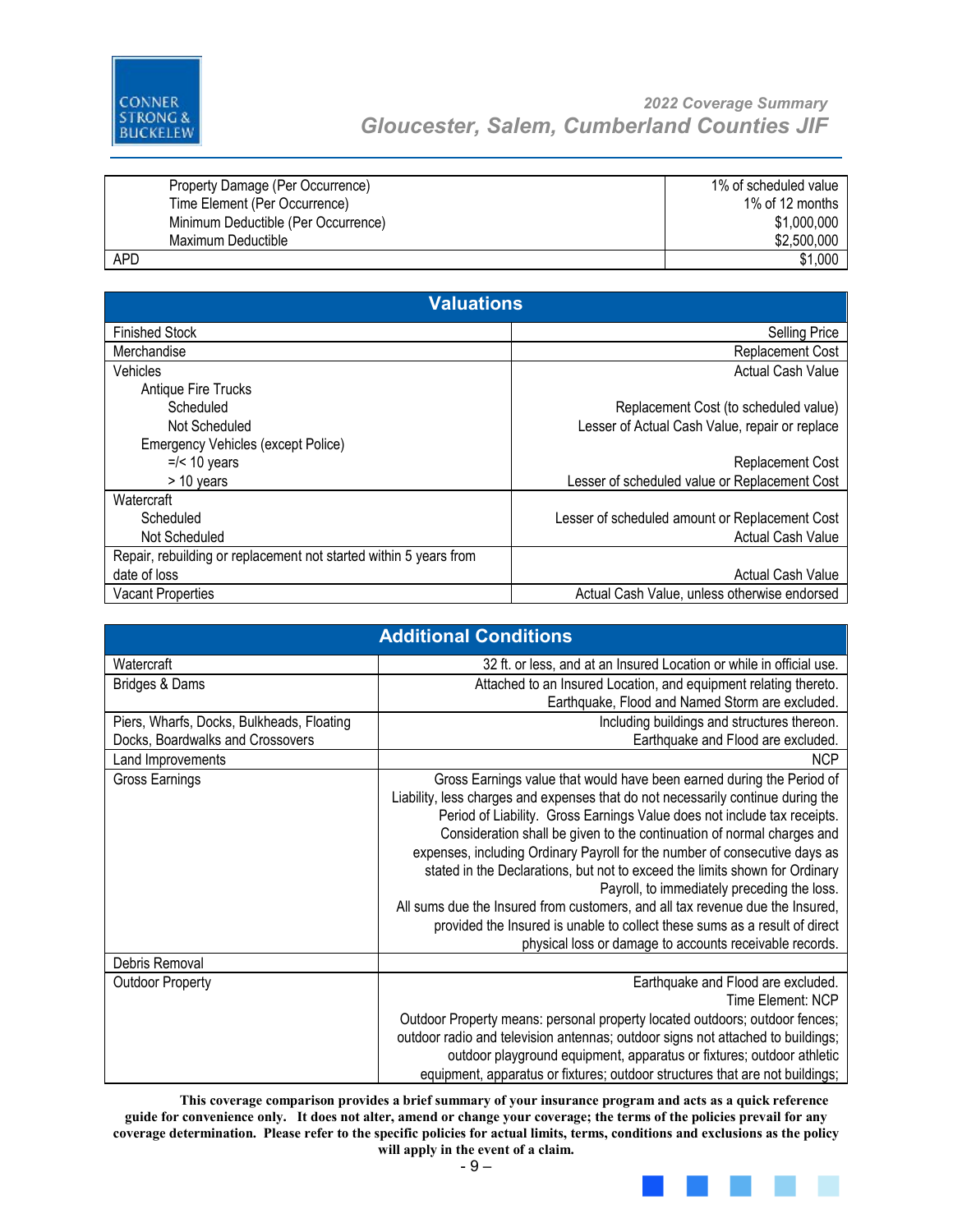

|                                   | outdoor equipment that does not provide electrical gas, fuel, steam, water or<br>refrigeration service to a building; other outdoor apparatus, and other outdoor<br>fixtures. |
|-----------------------------------|-------------------------------------------------------------------------------------------------------------------------------------------------------------------------------|
|                                   | Outdoor Property does not mean Vehicles.                                                                                                                                      |
|                                   | Outdoor means: outside a permanent building, or not wholly enclosed by walls                                                                                                  |
|                                   | and a roof; or inside a moveable container located outside a permanent                                                                                                        |
|                                   | building.                                                                                                                                                                     |
|                                   | Any Outdoor Property that is included in the SOV at binding or midterm reported                                                                                               |
|                                   | is considered to be an Insured Location and not subject to the Outdoor Property                                                                                               |
|                                   | coverage.                                                                                                                                                                     |
|                                   | Cape May Convention Center and Ocean City Music Pier are excluded.                                                                                                            |
| Volunteers                        | Personal property of officers, employees and volunteers.                                                                                                                      |
| <b>Retaining Structures</b>       | Gabian walls, culverts, retaining walls, unless attached to a scheduled location.                                                                                             |
| Repair, Rebuilding or Replacement | Must be started within 5 years, or ACV                                                                                                                                        |
| Deductible, EFNS                  | If more than one EFNS perils causes damage, a single deductible shall apply,                                                                                                  |
|                                   | which shall be the single largest EFNS deductible.                                                                                                                            |
| <b>Underground Piping</b>         | Beyond 1,000 ft radius of covered building or structure                                                                                                                       |
|                                   | Underground storage tanks and associated piping                                                                                                                               |
|                                   | Underground data cables beyond 1,000 ft of covered building or                                                                                                                |
|                                   | structure                                                                                                                                                                     |
|                                   | Underground gas pipelines                                                                                                                                                     |
|                                   | Underground sanitary systems, but only while not under construction                                                                                                           |
|                                   | Excavation costs prior to confirmation of covered loss are excluded.                                                                                                          |
| Clogging/Blocking of Pipes        |                                                                                                                                                                               |
| <b>Vacant Buildings</b>           | Building containing little or no contents and/or occupants. Buildings                                                                                                         |
|                                   | under construction/renovation are not considered Vacant.                                                                                                                      |
| Valuation                         |                                                                                                                                                                               |
| <b>TPA</b>                        | Qual Lynx                                                                                                                                                                     |
| Fine Arts                         | Insured Location and In Transit                                                                                                                                               |
| Vehicles, OTR                     | OTR is excluded                                                                                                                                                               |
|                                   |                                                                                                                                                                               |

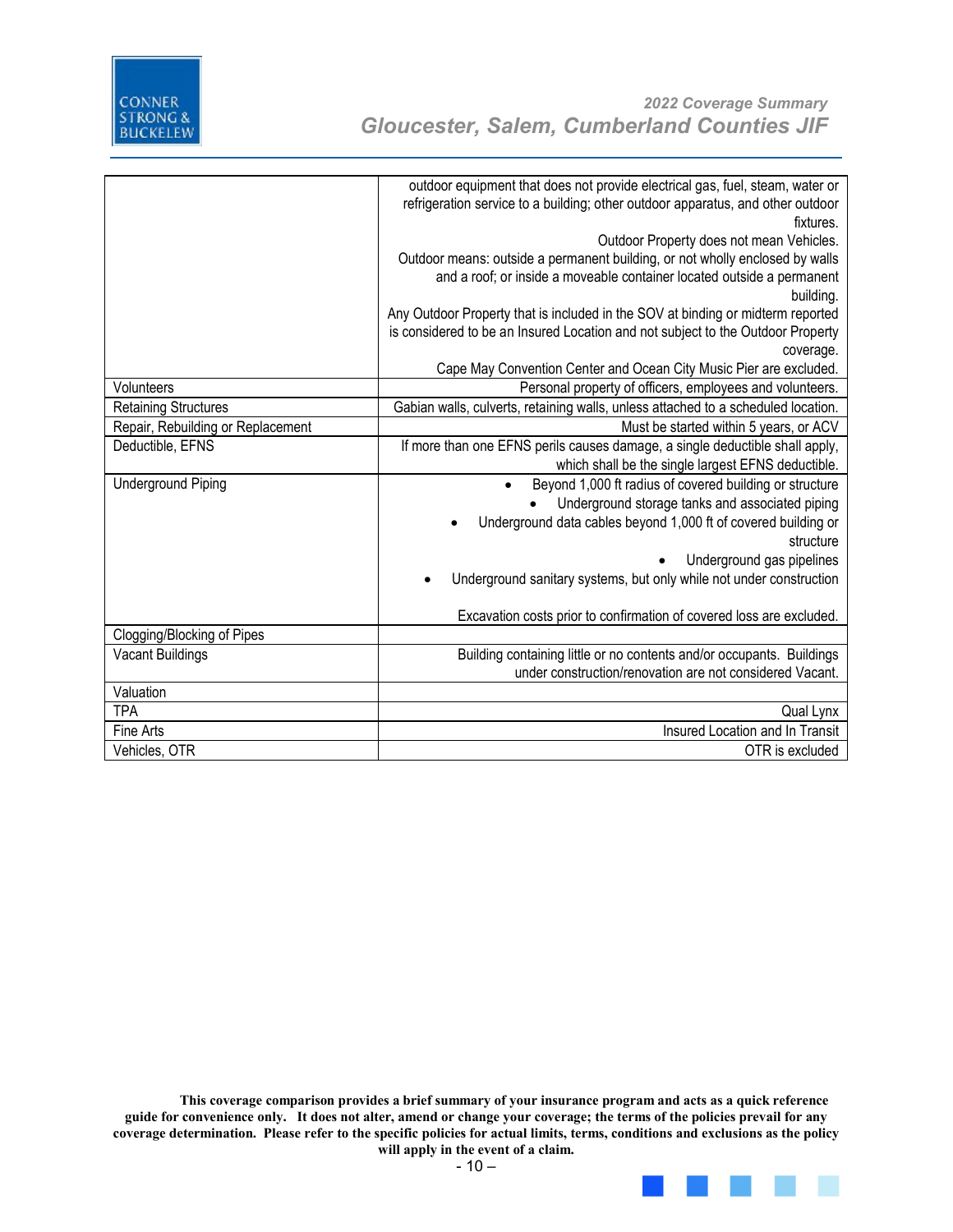

#### **Flood, Special Flood Hazard Area (SFHA)**

As respects the primary \$500,000 layer, the Member JIFs and MEL do not provide primary flood coverage for any locations wholly or partially within Special Flood Hazard Areas (SFHA), as defined by the Federal Emergency Management Agency. As such, the members' deductible Per Location is the maximum available limits from NFIP (typically \$500,000 building, \$500,000 contents), regardless of whether such coverage is purchased, but no more than the value of the property.

The member local unit may purchase this coverage from the National Flood Insurance Program or anywhere else they wish. If you do not have an RMC, NFIP flood coverage quotations can be obtained directly on line via the NFIP website at www.nationalfloodinsurance.com/NFIP/quote.htm*.* We suggest you consult with your Municipal Office of Emergency Management (OEM) Director for updated flood zone determinations.

#### **Named Storm Deductible Risk Sharing Program**

Certain Joint Insurance Funds participate in the Named Storm Deductible Risk Sharing Program, which is subject to the following provisions:

- 1. In the event of a covered loss subject to the NAMED STORM DEDUCTIBLE RISK SHARING PROGRAM, the JIFs that are parties to this agreement shall contribute to the total amount of the deductible pro rata based on each JIFs reported values for all properties subject to the NAMED STORM DEDUCTIBLE RISK SHARING PROGRAM. The reported values for all properties subject to the NAMED STORM DEDUCTIBLE RISK SHARING PROGRAM will be established in May of each year;
- 2. The first \$5,000 of loss from each member location shall not be subject to this sharing provision;
- 3. This sharing provision shall be subject to only insured property at insured locations; and
- 4. To be eligible for reimbursement under this agreement, the member shall file a claim with FEMA, including any National Flood Insurance Program policies, and the reimbursement under this agreement shall be reduced by the amount of such reimbursement.

*\*Please note, other deductibles may apply to the member. Please read the Risk Management Plans and policy documents for a full description of terms and conditions.*

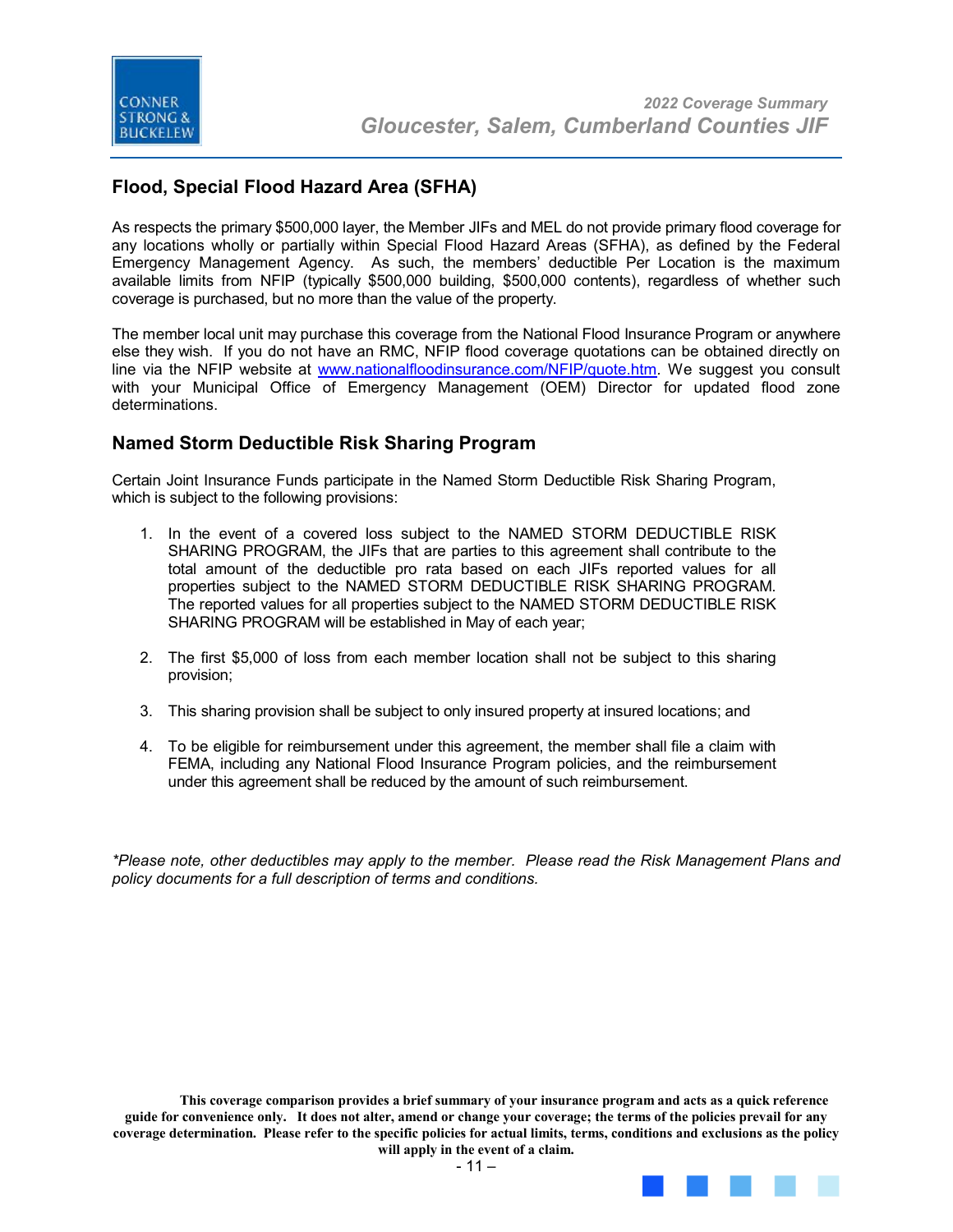

## **Excess Flood / Earth Movement**

Insurer: Various Insurers

Policy #: Various

Policy Period: 12/31/2021 – 12/31/2022

**\*\* Shown are ground up limits, not accounting for MEL JIF, Member JIF and Member Retentions or Deductibles. \*\***

| Coverage | <b>Limits of Insurance</b>       |
|----------|----------------------------------|
| Limit    | \$25,000,000 excess \$50,000,000 |

| Terms Attached |  |
|----------------|--|
| Various        |  |

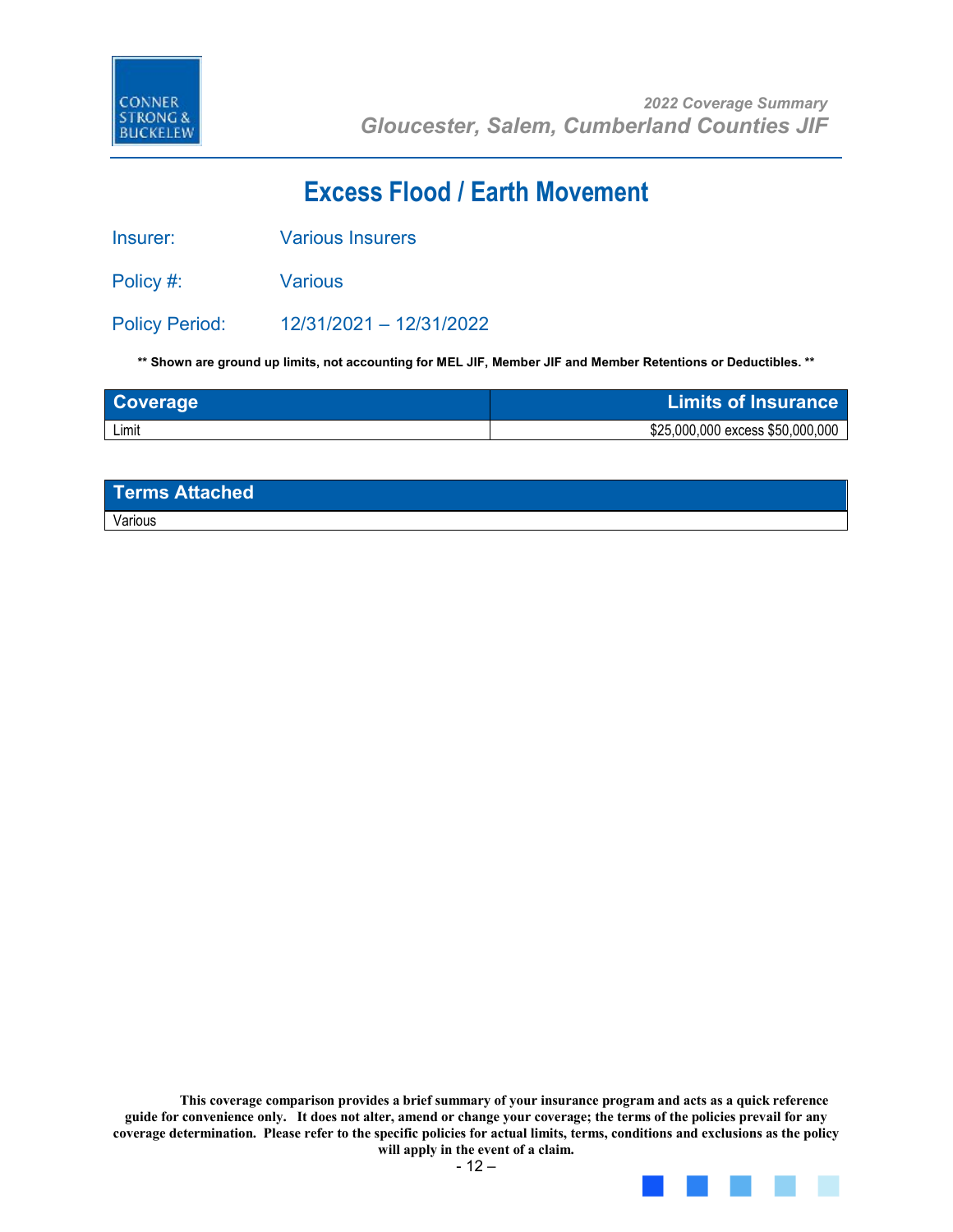

### **Terrorism**

Insurer: Lloyd's of London (Hiscox)

Policy #: TBD

Policy Period: 12/31/2021 – 12/31/2022

**\*\* Shown are ground up limits, not accounting for MEL JIF, Member JIF and Member Retentions or Deductibles. \*\***

| Coverage  | <b>Limits of Insurance</b> |
|-----------|----------------------------|
| Aggregate | \$125,000,000              |

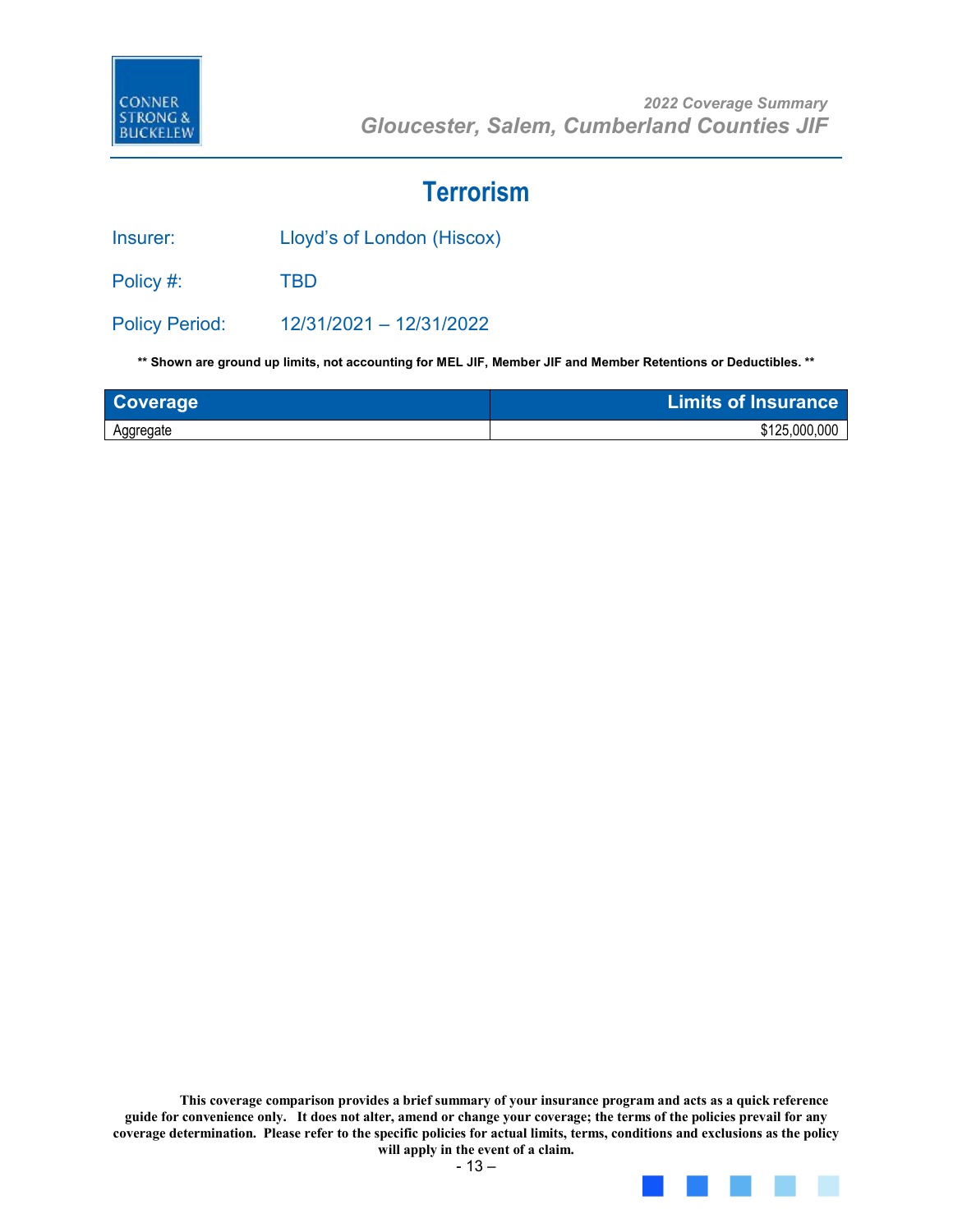

## **Non-Owned Aircraft Liability**

Insurer: Endurance American Insurance Company

Policy #: NAN6045112

Policy Period: 01/01/2022 – 01/01/2023

**\*\* Shown are ground up limits, not accounting for MEL JIF, Member JIF and Member Retentions or Deductibles. \*\***

| <b>Coverage</b>                   | <b>Limits of Insurance</b> |  |
|-----------------------------------|----------------------------|--|
| Each Occurrence (BI & PD)         | \$5,000,000                |  |
| Medical Payments (Each Passenger) | \$5,000                    |  |
| <b>Member JIF Deductibles</b>     |                            |  |
| Deductible                        | None                       |  |

| <b>Terms &amp; Conditions</b>                |                                                                                                                                                                                                               |
|----------------------------------------------|---------------------------------------------------------------------------------------------------------------------------------------------------------------------------------------------------------------|
| <b>Covered Aircrafts</b>                     | Seating capacity not to exceed 50 seats                                                                                                                                                                       |
| Territory                                    | Worldwide                                                                                                                                                                                                     |
| Covered Use                                  | As required, including non-owned drones, tethered balloon rides, aerial spraying for mosquito<br>and gypsy moth abatement (excluding chemical liability)                                                      |
| Personal injury                              | False arrest, detention or imprisonment or malicious prosecution, publication of utterance of a<br>libel or slander or other defamatory or disparaging material, etc., or wrongful entry or eviction,<br>etc. |
| Airworthiness Extension                      | Removes exclusion about airworthiness certificates.                                                                                                                                                           |
| Personal Effects and Baggage                 | \$1,000 Per Person, \$40,000 Per Occurrence                                                                                                                                                                   |
| Fellow Employee                              | Carveback for other insured injured on aircraft in course of duty.                                                                                                                                            |
| Asbestos Exclusion                           | Exception for crash, fire, explosion, collision or recorded in-flight emergency                                                                                                                               |
| War, Hijacking and Other<br>Perils Extension | Removes exclusions for war, strikes, terrorism, malicious acts, nationalization and hijacking,<br>including the like.                                                                                         |
|                                              | Stops upon outbreak of war between UK, US, France, Russia or China, detonation of atomic or<br>nuclear weapon.                                                                                                |
|                                              | Extension excluded outside US or Canada.                                                                                                                                                                      |
| <b>TRIA</b>                                  |                                                                                                                                                                                                               |
| Y2K                                          |                                                                                                                                                                                                               |